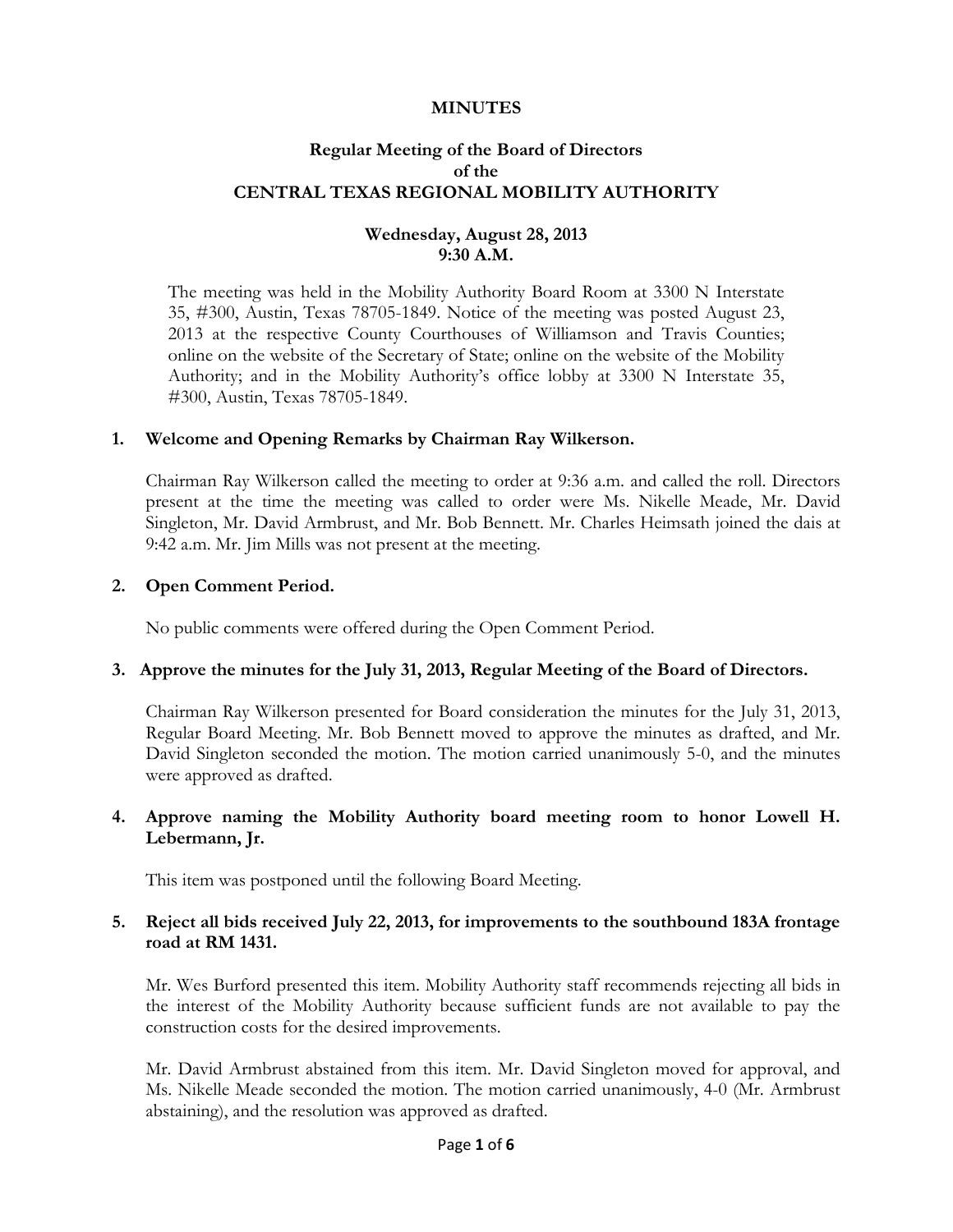**6. Authorize the Executive Director to execute a restated and amended development agreement with Cedar Park Town Center, L.P., procure buds to improve the southbound 183A frontage road at RM 1431; award a contract to the lowest best bidder, and execute a contract with the lowest best bidder.**

Mr. Andy Martin presented this item. Cedar Park Town Center, L.P., the developer, has requested that the Mobility Authority enter into a restated and amended development agreement and escrow agreement and issue a new procurement for a construction contract for the improvements needed for access from its Costco site to the southbound 183A frontage road at RM 1431. In the proposed agreement, a new estimate of construction costs has been calculated by averaging the amounts submitted by the two bidders in the previous procurement, increasing the previous estimate for the construction contract, oversight, and contingencies from \$464,392.00 to \$653,262.18. Before the Authority solicits new bids, the developer must pay an additional \$232,310.32 into the escrow account, so that the account contains a total of \$619,012.48 to assure payment of the developer's contribution to the total improvement costs, including the construction contract, oversight, and a contingency amount of 15%. The agreement continues to provide for a refund of surplus funds from the escrow account if the contract with the lowest best bid is less than the \$653,262.18 estimate for the bid items; and the developer must pay additional funds into escrow if the lowest best bid exceeds that estimate.

The proposed resolution approves the proposed agreement and authorizes the Executive Director to execute the restated and amended development agreement and escrow agreement, authorizes procurement of a construction contract for the proposed improvements, and further authorizes the executive director to award and execute a construction contract without further Board action if the cost to the Mobility Authority does not exceed its cost participation of \$150,000.00 established by the development agreement.

Mr. David Armbrust abstained. Ms. Nikelle Meade moved for approval, and Mr. Bod Bennett seconded the motion. The motion carried unanimously, 4-0 (Mr. Armbrust abstaining), and the resolution was approved as drafted.

# **7. Approve an amended and restated landscape license agreement with the Block House Municipal Utility District.**

Mr. Wes Burford presented this item. The proposed Amended and Restated Landscape License Agreement extends the area for landscaping to the edge of the 183A shared use path constructed after the original agreement was executed.

Ms. Nikelle Meade moved for approval, and Mr. David Singleton seconded the motion. The motion carried unanimously, 6-0, and the resolution was approved as drafted.

# **8. Approve a new work authorization with Telvent USA, L.L.C., to install improvements needed for a Mobility Authority toll and traffic management center at the Field Office Building on 183A.**

Mr. Tim Reilly presented this item. The proposed work authorization with Telvent USA LLC provides for the reconstruction of portions of the existing field operations building on 183A and to provide fully integrated systems to accommodate a Mobility Authority tolls and traffic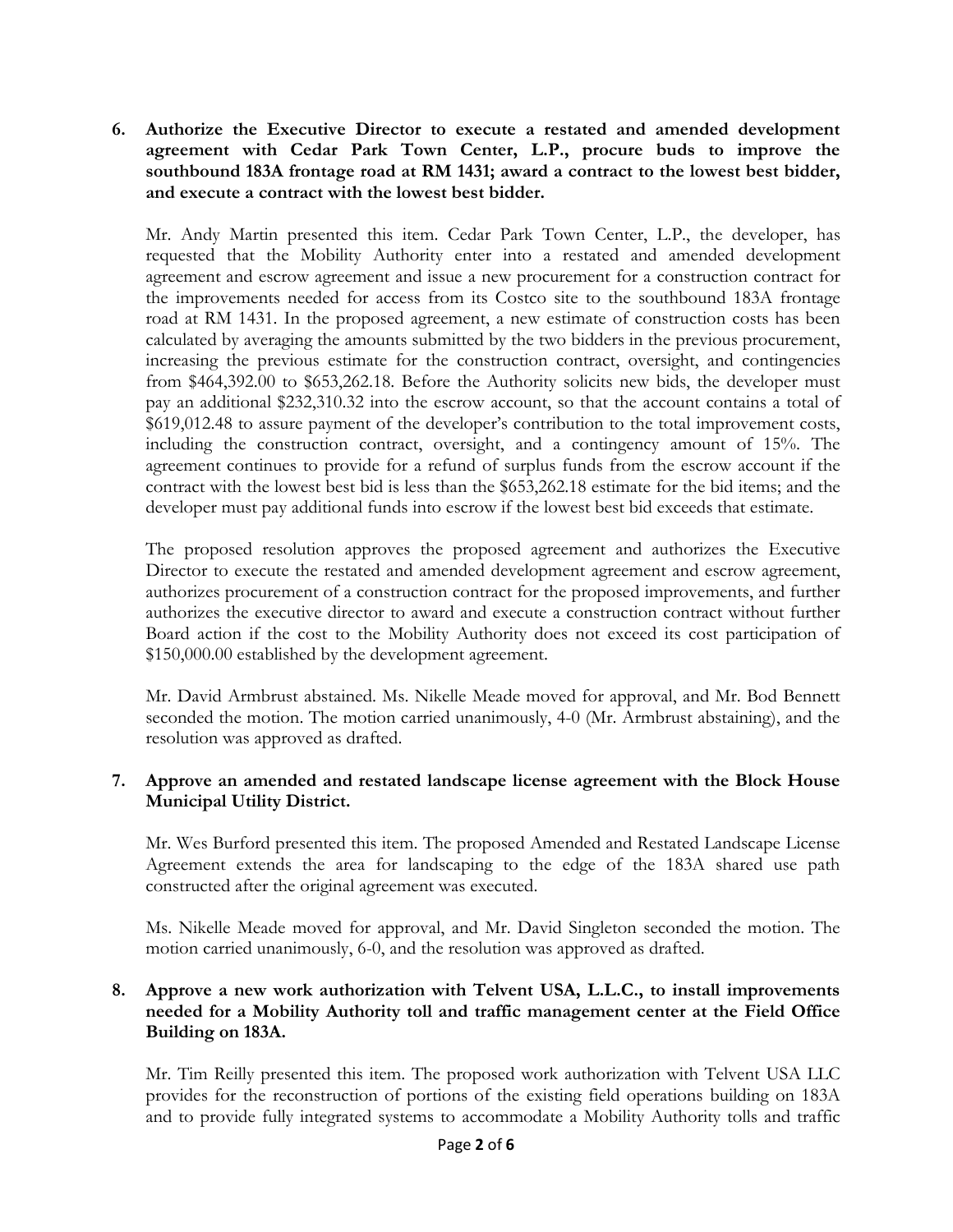management center. The construction / integration will be in place in time to accommodate the completion of Manor Expressway which includes toll collection systems, traffic monitoring devices, CCTV cameras and Dynamic message boards. The system will also serve the MoPac Expressway lanes and be used for traffic monitoring; incident notification and response; HERO dispatch; and dynamic tolling.

Mr. Charles Heimsaith moved for approval, and Ms. Nikelle Meade seconded the motion. The motion carried unanimously, 6-0, and the resolution was approved as drafted.

## **9. Approve an interlocal agreement with the Camino Real Regional Mobility Authority to provide toll transaction processing and toll collection services to CRRMA by and through the Mobility Authority.**

Mr. Tim Reilly presented this item. The Camino Real Regional Mobility Authority ("CRRMA") has requested that the Mobility Authority provide toll transaction processing and toll collection services, including violation processing and past due collection services. Compensation for the services being performed will be made on a pass-through basis, resulting in a zero cost to the Mobility Authority.

Mr. Charles Heimsaith moved for approval, and Ms. Nikelle Meade seconded the motion. The motion carried unanimously, 6-0, and the resolution was approved as drafted.

# **10. Approve an amendment to the Policy Code relating to notice of letting for a construction contract.**

Mr. Andy Martin presented this item. In 2008, the Board amended the Procurement Policies to require publication of a notice of contract letting in the *Austin American-Statesman* at least three weeks before a contract was let. This notice was in addition to a required two-week notice of contract letting posted on the Mobility Authority's website. The intent of the new requirement—explicitly noted in both the minutes and in the resolution—was to ensure compliance with rules and regulations that applied to procuring a contract for a federal-aid project.

The proposed amendment requires the three-week notice published in the newspaper only when the contract to be procured is for a federal-aid project.

Ms. Nikelle Meade moved for approval, and Mr. Bob Bennett seconded the motion. The motion carried unanimously, 6-0, and the resolution was approved as drafted.

### **Briefing and discussion on the following:**

### **11. Quarterly Briefing on the MoPac Improvement Project.**

Ms. Heather Reavey presented this item. CH2M Hill is currently working on the submittal of the first design package, and a pre-submittal workshop was held on July 9, 2013. The survey to support aerial mapping is complete. During July and August 2013 the team will finish the soil boring activities and will begin locating underground utilities in the corridor. Coordination with Capital Metro and UPRR is ongoing, and an executed agreement with Capital Metro has been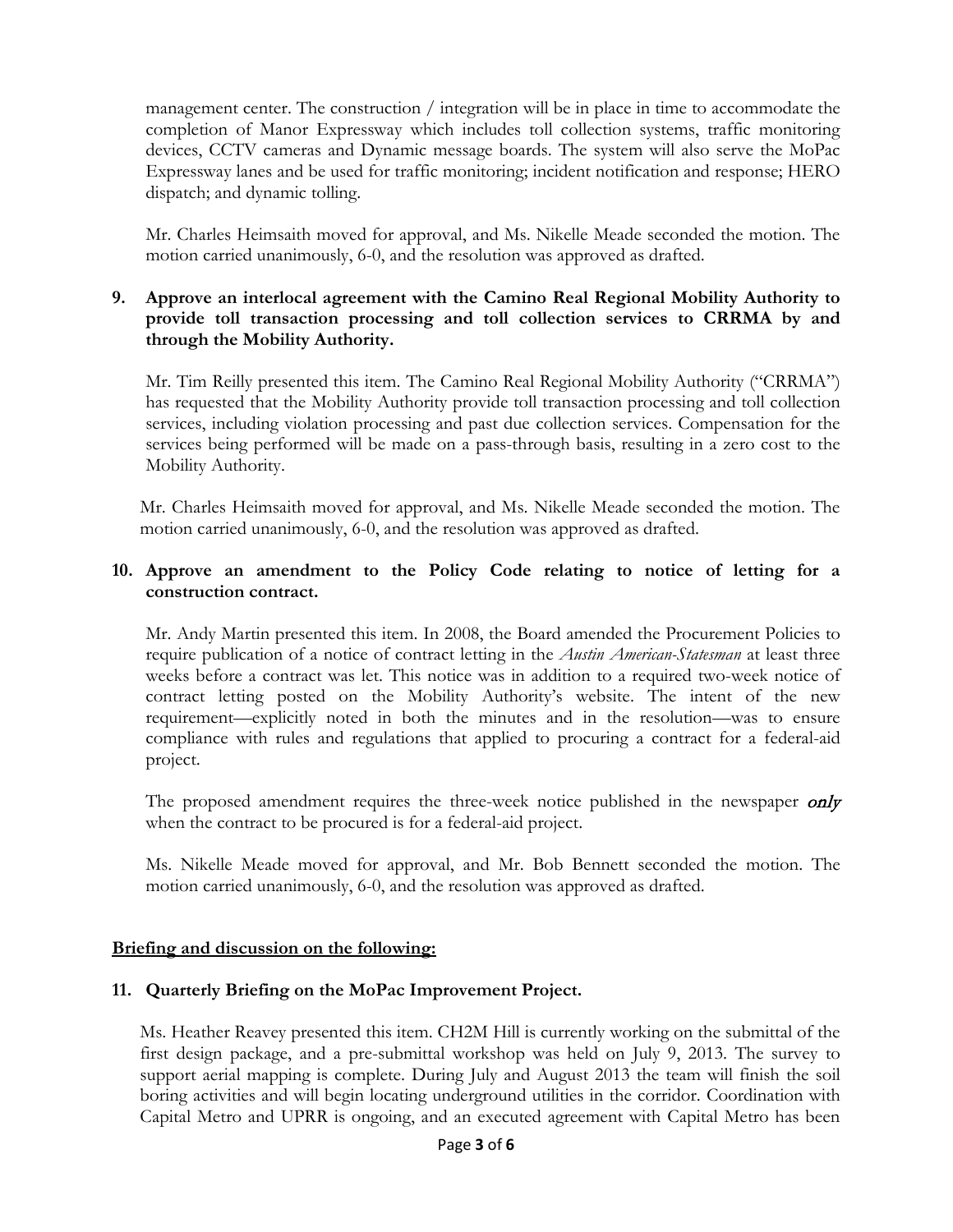received while an agreement with UPRR is pending. Small group meetings were held including five meetings with key stakeholders and thirteen elected officials.

Mr. Mike Sullivan, Vice Chairman of the MoPac Neighborhood Association Coalition and a member of the Old West Austin Neighborhood Association, addressed the Board regarding the MoPac Improvement Project. He expressed that the Coalition is very pleased with the sound wall progress and Mobility Authority projects in general. Mr. Sullivan stated concerns about increased traffic from MoPac to  $5<sup>th</sup>$  Street due to downtown access from the Express Lanes, and asked the Board to consider limiting downtown access from MoPac to Chavez Street exclusively.

# **12. Quarterly Briefing on the Manor Expressway Project.**

Mr. Eric Ploch of Atkins presented this item. Phase I of the Manor Expressway Project has been completed. The facility is currently open to tolled traffic.

CTMC (the design-build developer) has completed construction of several sections of the westbound frontage road of Phase II, including initial grading and has commenced construction of the pavement section between Harris Branch and SH 130. A large portion of the eastbound frontage road has been completed as well. Utility relocation continues throughout the project, and the contractual deadline for substantial completion of all remaining development work is February 7, 2014. Construction of Phase II supported 512 jobs during the reporting month of June 2013. Some sustainability efforts during the reporting period include solar-powered traffic control devices, flashing beacons, pavement reuse, reuse of topsoil, recycled fill and embankment materials, wood recycling, steel recycling, utilization of reclaimed or non-treated water, separating waste for landfills recyclable waste, and equipment emission reduction.

**13. Quarterly Briefing on the following projects: Bergstrom Expressway environmental study; Oak Hill Parkway environmental study; MoPac South environmental study; 183 North environmental study; SH 45 Southwest environmental study; and SH 71 Express Project environmental study.**

Mr. Wes Burford presented this item and was assisted by Melissa Hurst, Community Outreach Manager.

The Bergstrom Expressway Project is currently in the environmental clearance phase of development. The environmental document is being developed by the Texas Department of Transportation and supported by the Mobility Authority. The project has been authorized by the State Legislature to use a comprehensive development agreement project delivery method, and the Mobility Authority will be analyzing all potential project delivery methods in the coming months. Currently the project is focusing on environmental assessment, schematic development, public outreach, and context sensitive solutions.

The Oak Hill Parkway Project is currently in the environmental clearance phase of development, and is being developed jointly by the Texas Department of Transportation and the Mobility Authority. Currently, the Project team is focusing on actively engaging the public to help identify constraints and initiation of early concept development through the use of citizen workgroups.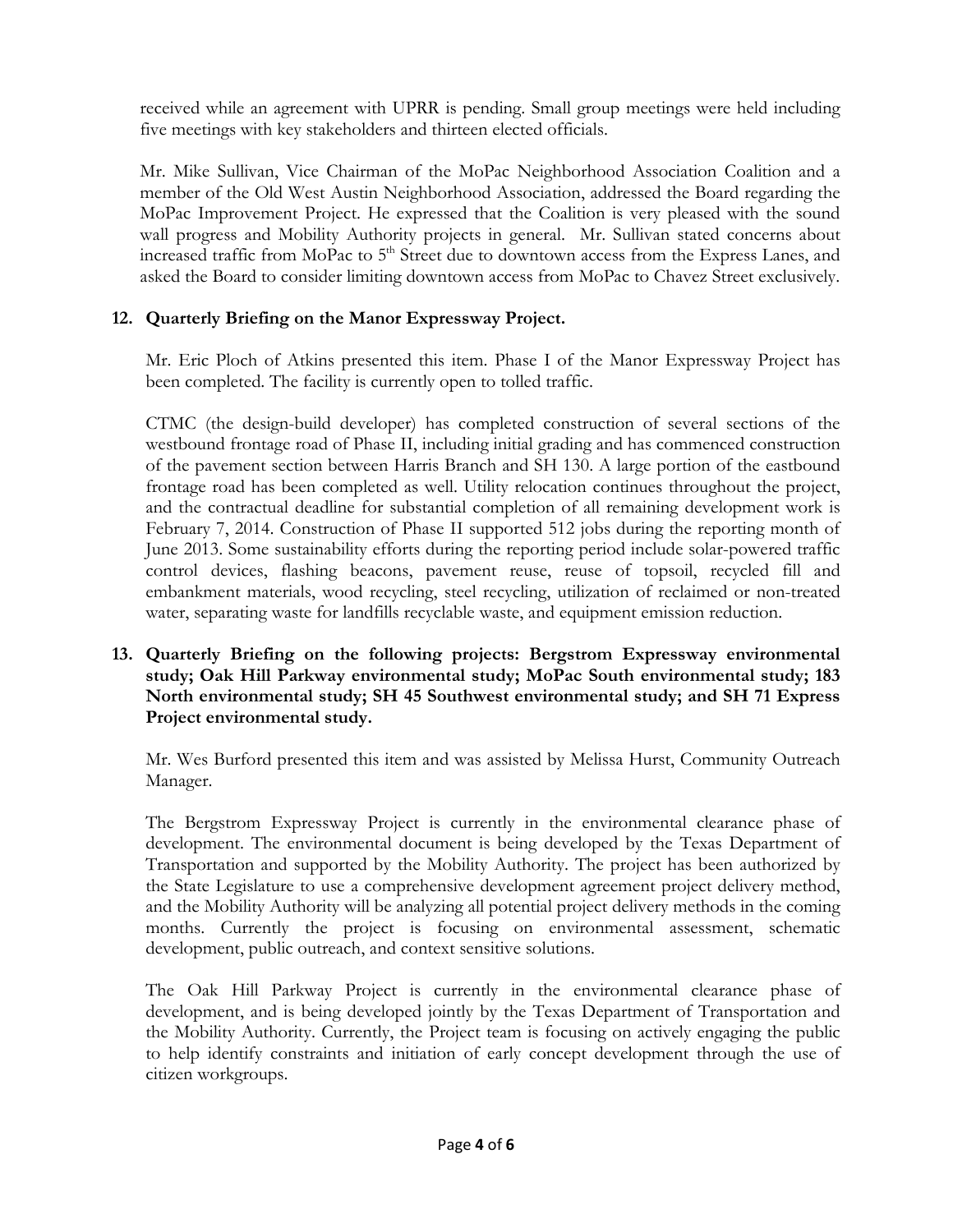The SH 71 Express Project from Spirit Drive to SH 130 is the final segment of a larger upgrade to SH 71 between I-35 and SH 130, and includes improvements to make the area more pedestrian and bicycle friendly. The environmental studies, schematic development, and procurement process are currently underway. The first public meeting was held on August 13, 2013. The first context sensitive solutions advisory group meeting was held on August 29, 2013. The environmental process is anticipated to be completed in the summer of 2014, with construction beginning in the winter of 2014 and ending in the winter if 2016.

The MoPac South Project launched in April 2013. Jacobs Engineering Group has begun preparation of the environmental assessment, primarily data collection and public involvement activities, as well as schematic efforts. The public involvement plan was finalized in June and the project team began preparation of a key stakeholder list and identified key individuals and groups with which to meet. The first open house is anticipated to occur in November 2013.

The MoPac Intersections Project (two intersections on South MoPac, at Slaughter Lane and at La Crosse Avenue) was launched in May 2013. Jacobs Engineering Group has begun preparation of the environmental document, primarily data collection and public involvement activities. The public involvement plan and key stakeholder list was finalized in July. Stakeholder meetings are being scheduled for this fall. The environmental process is anticipated to take approximately one year.

In August 2013, the environmental study for improvements to US 183 North was launched. Contract negotiations with CP&Y as the primary engineering and environmental services consultant are complete, and primary data gathering activities for the project will begin later in the summer.

The SH 45SW environmental study that was launched in June 2013 is currently in the phase of considering environmental impacts, constraints, the needs of drivers, and concerns of surrounding neighbors. Community outreach tools, including frequently asked questions and branding concepts are under development in anticipation of stakeholder and elected official outreach this fall. An open house is scheduled for October and the environmental process is anticipated to take two years.

# **14. Executive Director's report.**

Mr. Mike Heiligenstein presented this item. A Rider 42 meeting was held at the Mobility Authority offices and was led by Senator Kirk Watson. Staff is working on a policy for monument signs on Mobility Authority roadways, and will provide the Board with a more thorough presentation at the following Board Meeting.

Mr. Bill Chapman explained to the Board that they will receive final drafts of the June, July, and August financial reports at the October  $2<sup>nd</sup>$  Board Meeting because the audit is being finalized.

# **Executive Session Pursuant to Government Code, Chapter 551**

Chairman Wilkerson announced in open session at 11:42 a.m. that the Board would recess the open meeting and reconvene in Executive Session to deliberate the following items: